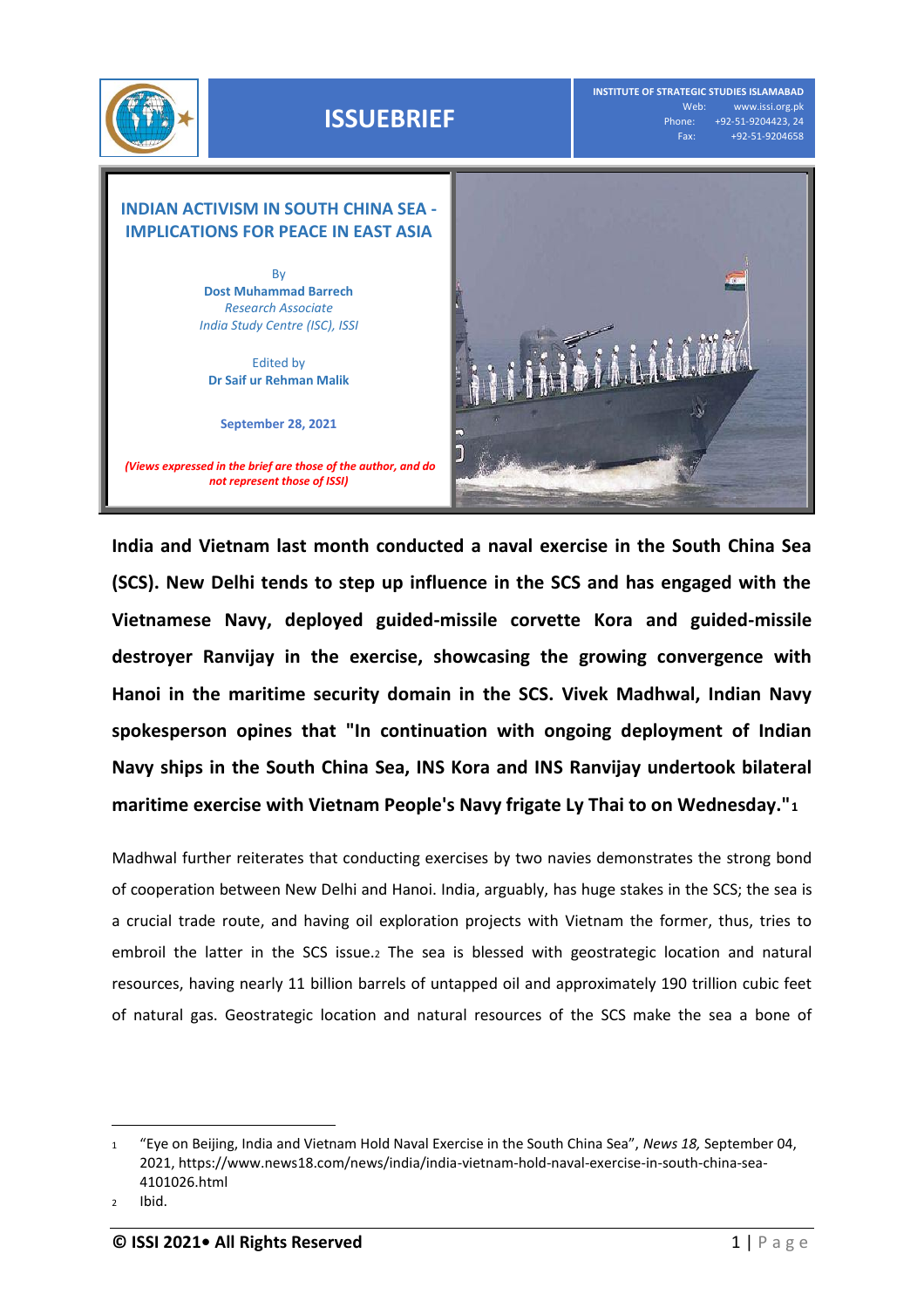contention among China, Indonesia, Malaysia, Taiwan, Philippines, Vietnam and Brunei as all of them are claimants of the Sea.<sup>3</sup>

India has been engaged in naval deployment in the SCS since 1995. These deployments range from unilateral to bilateral exercises including friendly port calls. Singapore-India Bilateral Maritime Exercises (SIMBEX) started naval deployments in 1994 in the sea. However, through friendly port calls the Indian navy is eager to bring littoral states such as Malaysia, Indonesia, Vietnam, the Philippines and Brunei to the SCS. India in July 2012, in Campbell Bay forged deep-water maritime facilities, the most southerly point of the Andaman Islands, meant to bolster Indian surveillance operations in the SCS.<sup>4</sup> New Delhi is likely to accelerate its foothold in the SCS, it's around 55% of trade with the Indo-Pacific region passes via these crucial waters.<sup>5</sup>

To buttress their position in the SCS, India and Singapore completed a three-day joint exercise on September 04, 2021, conducted a major naval war-game at the southern edge of the SCS. The exercise was a part of the 28th edition of SIMBEX while SIMBEX appears to be the Indian Navy's longest uninterrupted bilateral maritime exercise with any foreign navy. Madhwal asserts that "Sustaining the continuity of this significant engagement despite the challenges of the ongoing pandemic further underscores the strength of bilateral defence ties".<sup>6</sup>

The SCS remains one of the busiest routes for trade, one-third of the world's shipping passes through these Sea lines of communication SLOC, carrying over US\$3 trillion worth of trade annually. Meanwhile, India in October 2011 signed six agreements with Vietnam in a bid to increase and promote oil exploration in the SCS. Beijing unequivocally objected to New Delhi's oil exploration.<sup>7</sup> Suffice it would be to say that India is unwilling to compromise on its national interest in the SCS. In this regard, David Scott, a lecturer in International Relations at Brunel University articulates that

l

<sup>3</sup> "Territorial disputes in the South China Sea", *Global Conflict Tracker*, September 10, 202[1https://www.cfr.org/global-conflict-tracker/conflict/territorial-disputes-south-china-sea](https://www.cfr.org/global-conflict-tracker/conflict/territorial-disputes-south-china-sea)

<sup>4</sup> David Scott, "India's Role in the South China Sea: Geopolitics and Geoeconomics in Play" *Indian Review* May 09 2013[, https://www.tandfonline.com/doi/abs/10.1080/14736489.2013.786965](https://www.tandfonline.com/doi/abs/10.1080/14736489.2013.786965)

<sup>5</sup> Harsh V. Pant, "The strategic signal of an Indian presence in the South China Sea". *ORF*, September 04, 2021,<https://www.orfonline.org/research/strategic-signal-indian-presence-south-china-sea/>

<sup>6</sup> India, Singapore conduct a 3-Day naval exercise near the South China Sea. *NDTV.com.* September 4, 202[1https://www.ndtv.com/india-news/india-singapore-conduct-3-day-naval-exercise-near-south-china](https://www.ndtv.com/india-news/india-singapore-conduct-3-day-naval-exercise-near-south-china-sea-2530079)[sea-2530079](https://www.ndtv.com/india-news/india-singapore-conduct-3-day-naval-exercise-near-south-china-sea-2530079)

<sup>7</sup> "Vietnam briefs India about Chinese action in the South China Sea", *The Economic Times*, July 29, 2019, [https://economictimes.indiatimes.com/news/defence/vietnam-briefs-india-about-chinese-action-in](https://economictimes.indiatimes.com/news/defence/vietnam-briefs-india-about-chinese-action-in-south-china-sea/articleshow/70436158.cms)[south-china-sea/articleshow/70436158.cms.](https://economictimes.indiatimes.com/news/defence/vietnam-briefs-india-about-chinese-action-in-south-china-sea/articleshow/70436158.cms)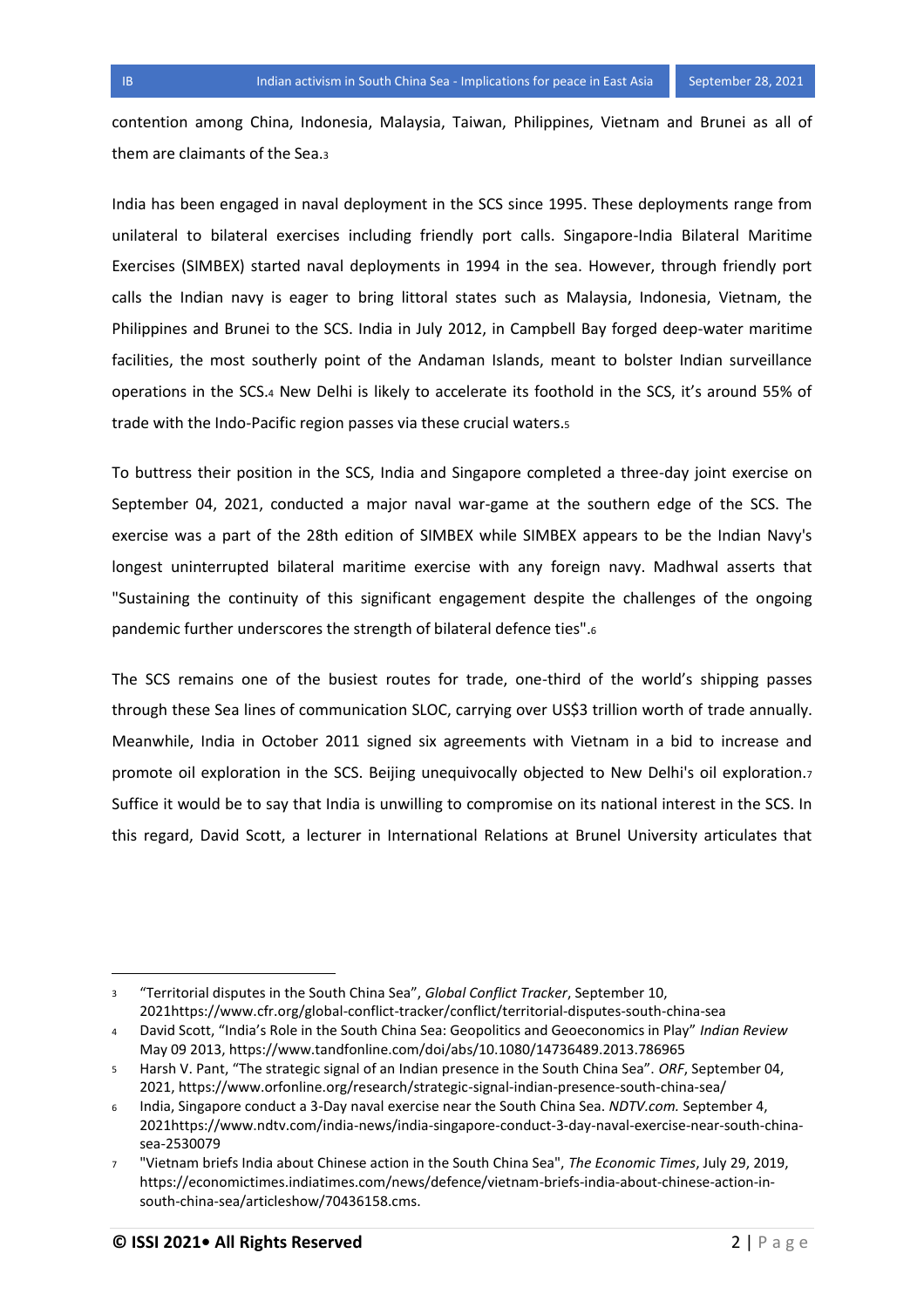"The South China Sea is becoming a factor in India's strategic calculations and strategic debates, and India is becoming a factor in the strategic calculations of South China Sea states."<sup>8</sup>

India's engagement with Hanoi is also an expansion of its Act East Policy (AEP).AEP enhances the geostrategic significance of the SCS in Indian strategic calculation. Though India is not a littoral state of the SCS nor does it have territorial claims in the region, it is obsessed with securing SLOC including trade and energy supplies. Ostensibly, the SCS has emerged as an economic security lifeline for India and the latter, subsequently, relies greatly on the United States and Association of Southeast Asian Nations (ASEAN) for cooperation to preserve national interests in the region.9ASEAN and the fareastern Pacific region are the prime components of Indian AEP, while the Southeast Asian commons are a "vital facilitator of India's future development."<sup>10</sup>

Rajeev Ranjan Chaturvedy, Associate Professor at Nalanda University in India argues that "The South China Sea is a critical corridor between the Pacific and Indian oceans for commercial and naval shipping," A secure sea is crucial for Indian economic development and commercial growth.<sup>11</sup> Modi's government after the last year of the Galwan Valley conflict between Indian and Chinese troops calculatedly increased Indian presence in the SCS in order to put China in hot water. Long Xingchun, a senior research fellow at Beijing Foreign Studies University asserts that "Obviously, India's anti-China sentiment has been very high since last year's conflict, and India is taking measures to show its dissatisfaction with China," "India is making a gesture to put pressure on China [with the deployment of the warship], but I believe it will not have any practical effect – China will not change its position in the South China Sea," Long added.12

New Delhi is also exceedingly wary of China's presence in the Indian Ocean (IO), the former considers IO its main theatre of national interest, has resultantly been creating obstacles for China in its backyard. India has also been capitalizing on the Quad known as Quadrilateral Security Dialogue aimed at containing China. Relying heavily on the US in the containment of China and provoking ASEAN members, by and large, will antagonize a rising and benign power China that would prove counterproductive for New Delhi. India needs to introspect; it has already been abandoned in Afghanistan's conundrum created by the US. Reassessment certainly is more important than

 $\overline{a}$ 

David Scott (2013), "India's Role in the South China Sea: Geopolitics and Geoeconomics in Play," India Review 12 no. 2 (2013): 51.

<sup>9</sup> Rosalind Reischer, "India's look east policy in the South China Sea", *The Diplomat*, August 31, 2021, <https://thediplomat.com/2012/08/indias-look-east-policy-in-the-south-china-sea/>

<sup>10</sup> Abhijit Singh, "India's Strategic Stakes in the South China Sea", *Asia Policy* 21 (2016): p.17.

<sup>11</sup> Amber Wang, "India's joint South China Sea drills show concern about Beijing, experts say", September 4, 2021,*South China Morning Post*. [https://www.scmp.com/news/china/diplomacy/article/3147526/indias](https://www.scmp.com/news/china/diplomacy/article/3147526/indias-joint-south-china-sea-drills-show-concern-about-beijing)[joint-south-china-sea-drills-show-concern-about-beijing](https://www.scmp.com/news/china/diplomacy/article/3147526/indias-joint-south-china-sea-drills-show-concern-about-beijing)

<sup>12</sup> Ibid.